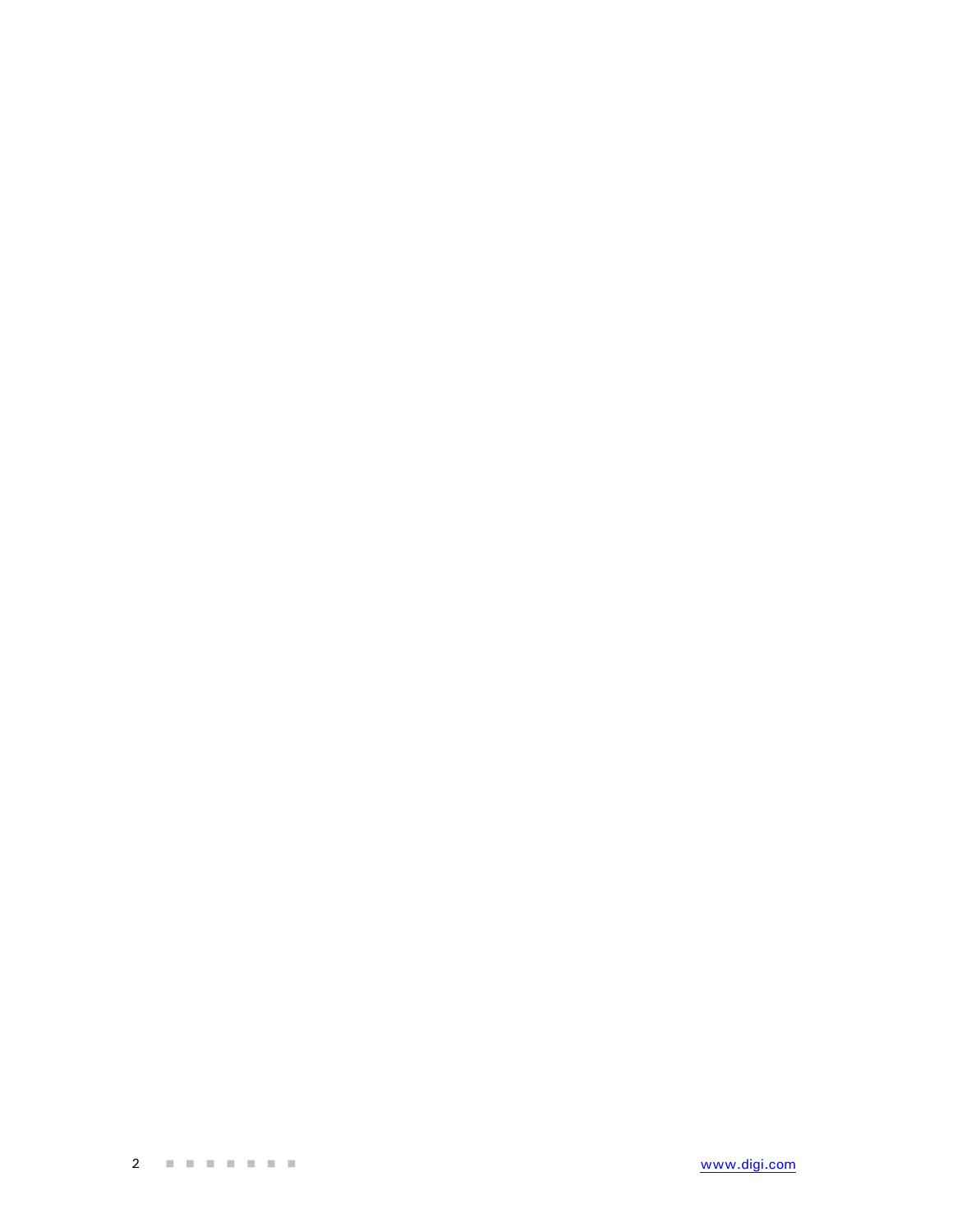# **Contents**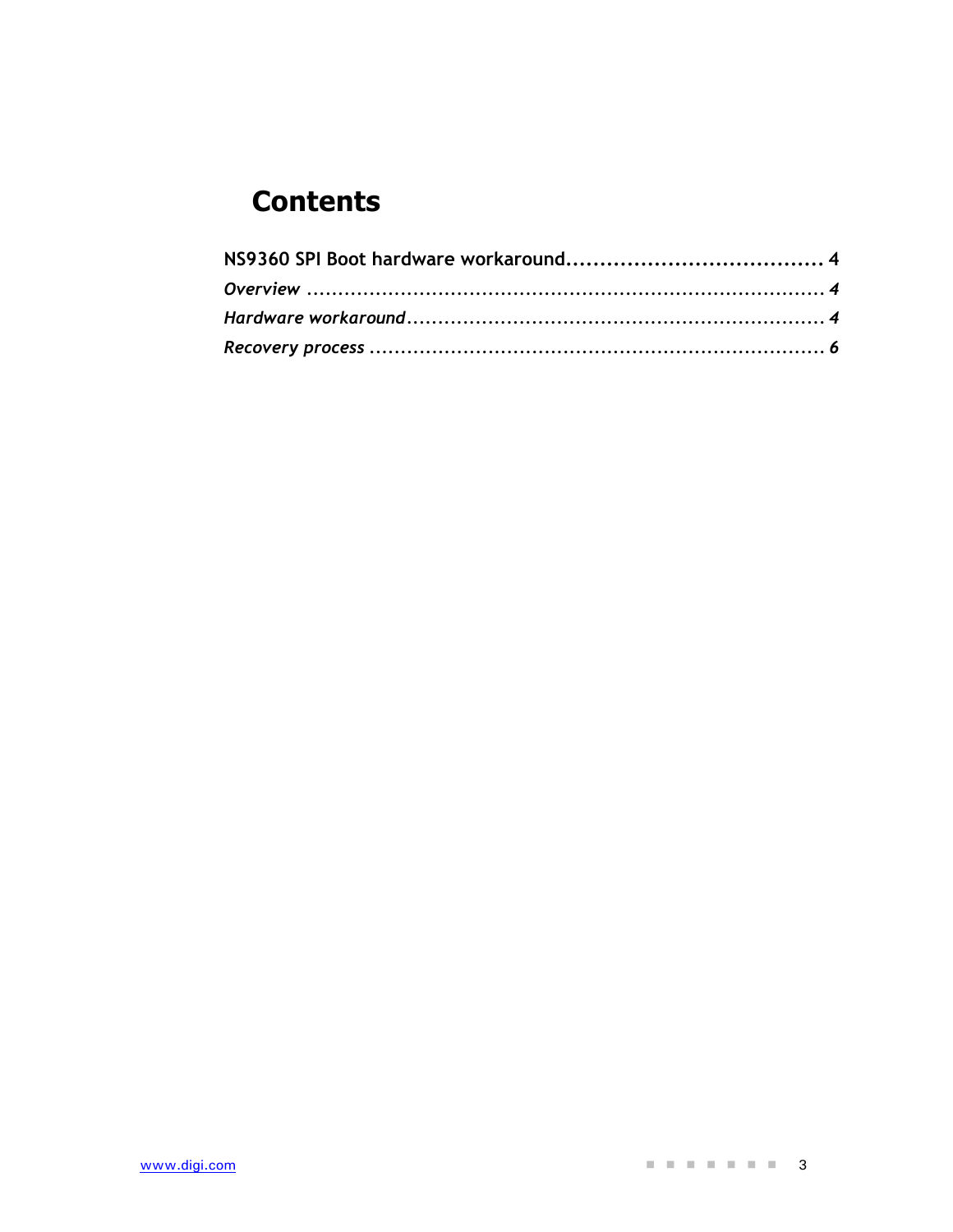*This application note describes a hardware workaround for a defect in the NS9360 that can prevent proper startup when you boot from a SPI EEPROM device.* 

#### **Overview**

A hardware defect in the NS9360 can intermittently prevent proper startup when booting from a SPI EEPROM device. The source of the problem is the SPI Boot module in the NS9360, which can sometimes cause a system bus error when initializing the memory controller.

#### **Hardware workaround**

A board hardware workaround can detect and recover from the error. When the error occurs, the NS9360 memory controller is not initialized and remains idle. The workaround detects the absence of activity on the SDRAM interface when the SPI EEPROM device is deselected. When detected, the NS9360 can be reset again, at which time it is guaranteed that the SPI Boot module correctly will initialize the memory controller. The board hardware workaround requires one or two components, depending on the board reset circuit configuration.

The next two timing diagrams show a successful boot-up and an errored boot-up sequence:



Successful boot-up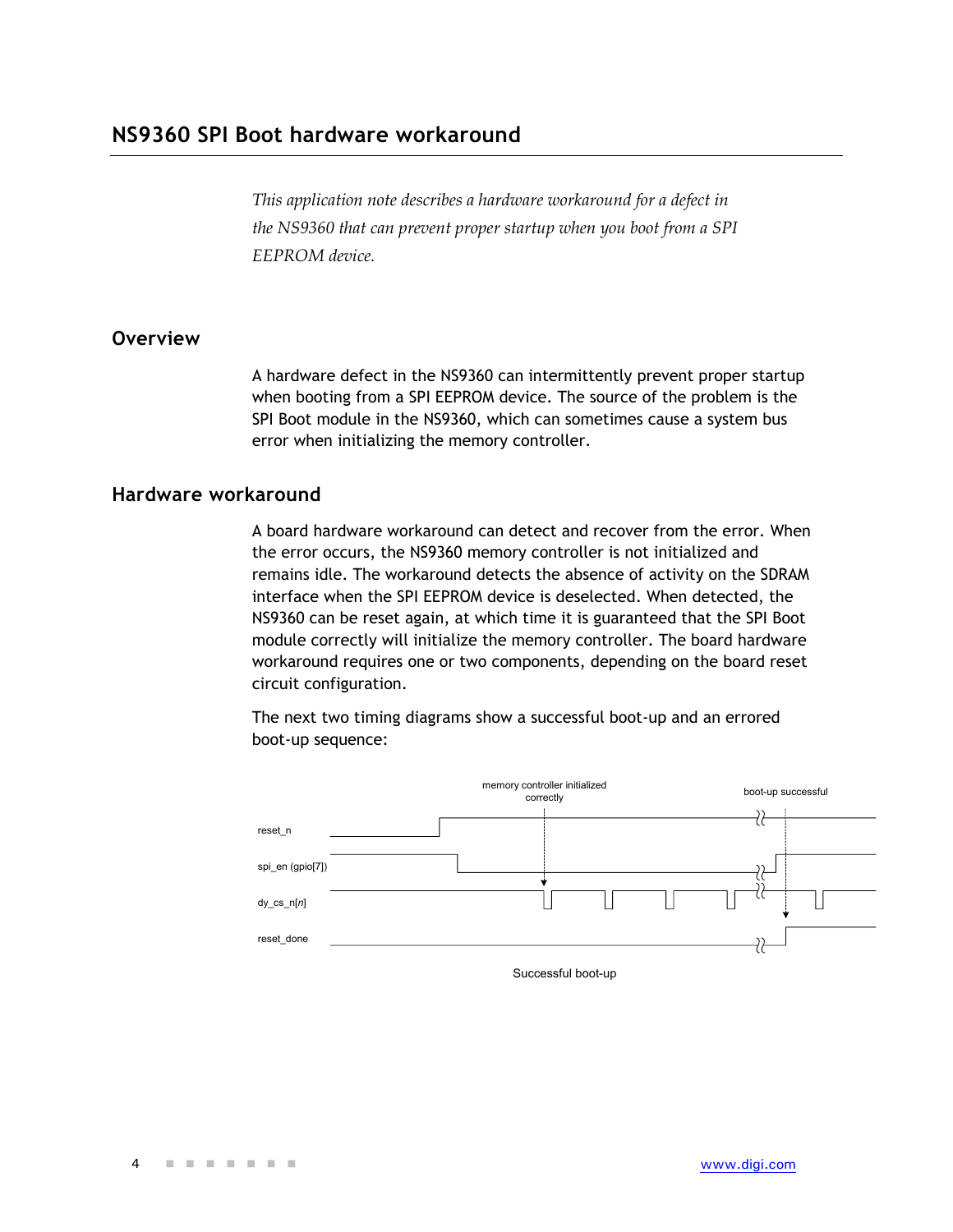

This figure shows the board workaround circuit to detect the unsuccessful boot-up. Digi recommends that you use a spare dynamic memory chip select in the workaround circuit.



Note: The Philip's 74LV74 has a Schmitt trigger required for the slow rise time of reset\_delay\_n.